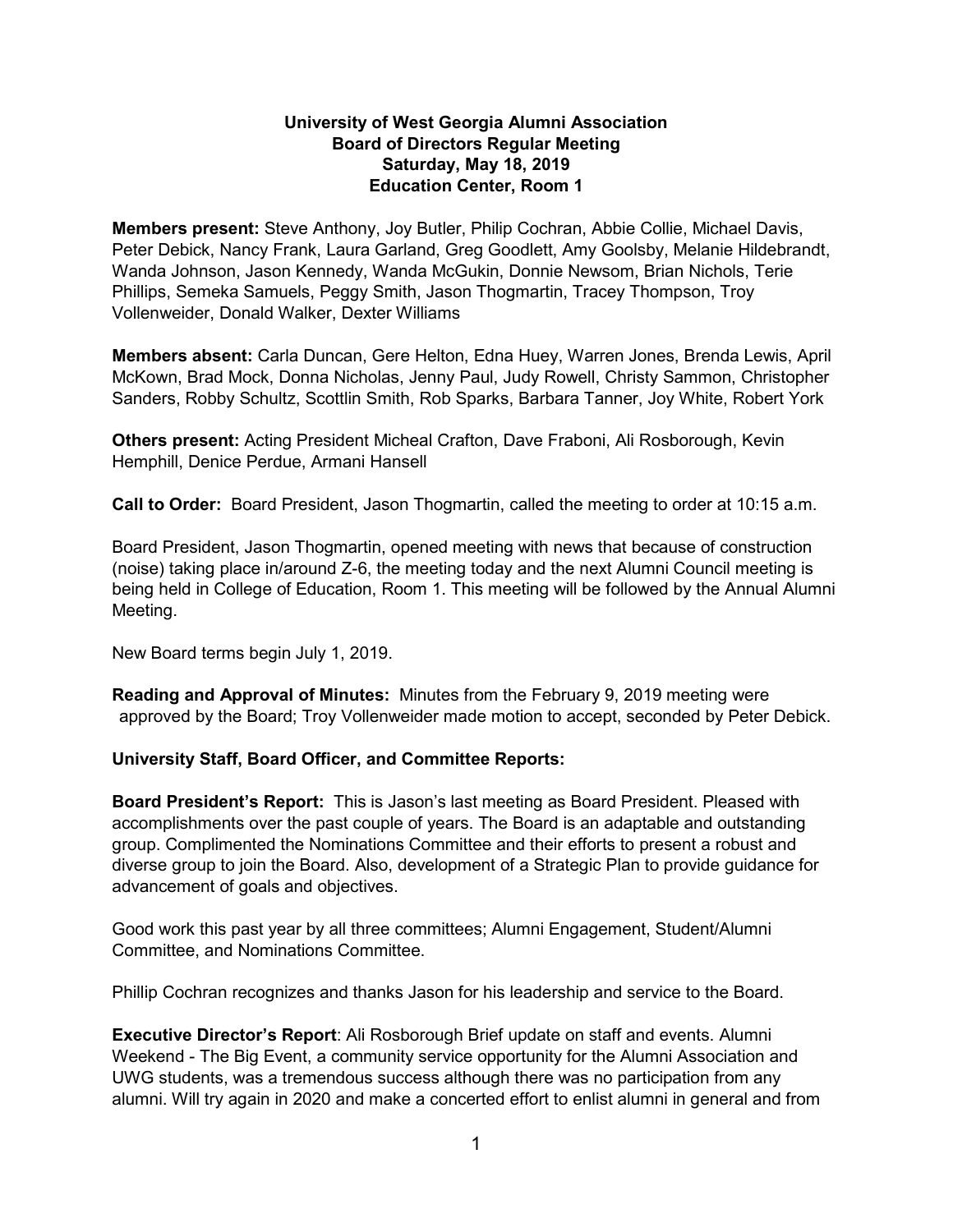the Board to participate. Jason suggests better communications to alumni about when, what, where in an effort to generate involvement.

Ali continues with update of Alumni Weekend. Amazing dinner and program to honor the incredible contributions made nationally and internationally by UWG alums. Presented the new Lillian Williams Award for the first time; Lillian Williams' family was present at the Awards Ceremony.

Staff working now to set date for 2020 Alumni Weekend to coincide with The Big Event and begin planning events. Encouraging groups to schedule reunions during this weekend, too.

In efforts to network beyond local community, successfully hosted Thirsty Thursdays on the second Thursday each month in different locations (Gwinnett County, Douglasville, Newnan). Average attendance has been 15-20. A suggestion was made that the event needs to be held in a space more appropriate for mingling. Being in the bar area (in Douglasville) was not conducive to maximizing conversations because of space limitations and other (non-alum) patrons sharing the same space.

Denise is traveling to different schools throughout region to host Coffee with Wolfie. This has been well-received by teachers and administrators in variety of schools as a way to reconnect and have a chance to be visible. Tremendous turnout at the schools and great opportunity to update on happenings on campus. Impact can be recruiting teachers for advanced degrees and possibly student recruitment.

Expanding this effort to corporations. Plans are to visit Southwire and Greenway in near future. Partnered with Development to host similar event at Tanner.

Plans underway for Homecoming, ADay, Thriving Under 30 (Sept 28, 2019), and the Diversity Workshop (Sept. 5, 2019).

#### **Board Treasurer's Report**: Phillip Cochran

Presented financial reports for the Association and scholarships.

President Thogmartin commented that giving by Alumni Board was in the 80 percent range this past year. Goal is 100 percent giving by the Board.

Legacy Scholarship information has been submitted to Admissions and should be awarded soon. Names of recipients will be presented at the July meeting.

#### **Nominations Committee Report:** Peter Debick

Received over 100 applications for Board service. An outstanding slate will be presented for approval.

Peter encouraged involvement in ADay (Oct 17, 2019) and giving to the need-based scholarship fund.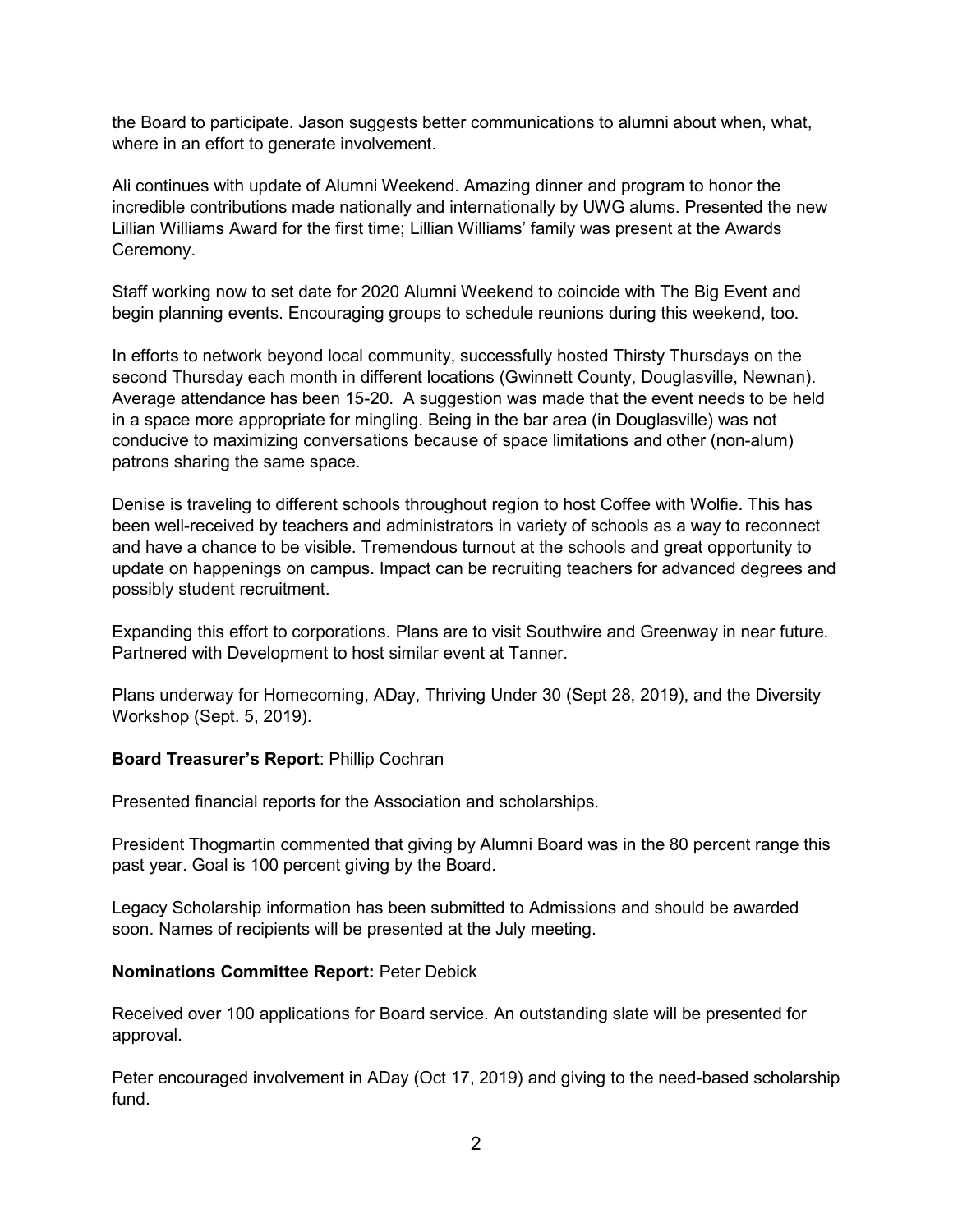Peter thanked the Board for the opportunity to serve and to chair the Nominations Committee. He is rotating off the Board this year.

## **Alumni Engagement Report:** Michael Davis

Michael reported the success of volunteers hosting tailgates last year. At the July meeting, he will lead discussion for the upcoming season and tailgating host opportunities. Encouraged everyone to also plan to attend the games but definitely come to the tailgates. Parking will be free this season.

Will be identifying and planning involvement in other activities during the upcoming year.

Kevin Hemphill announced that tailgate registration is up and ready for this year. Changes made to make it more convenient, register once for multiple tailgates.

## **Student/Alumni Conn Committee Report**: Melanie Hildebrandt for Brad Mock

Reminder to committee to finish Doodle poll so selections can be made for Thirty Under 30 in July. There are 58 candidates this year. Melanie will ask Brad to send survey committee to determine participation and feedback for mentoring program.

Suggestion made to follow-up and engage individuals who have applied to serve on Board but weren't selected. Should communicate and make concerted effort to get these people engaged. Send Michael Davis the list that could be used by the Engagement Committee; also reach out to these folks to serve as mentors.

#### **New Business**: Jason Thogmartin

Bylaws update – EC has met many times and discussed changes to bylaws.

Review of proposed changes: Format (cleaner, tighter, easier to read), updated to reflect best practices to peer institutions, and to align with bylaws of UWG Foundation and the Athletics Foundation.

Updated Membership, **Article 3.1** to include all who have matriculated and left in good standing. Suggestion to **Article 4.2** Administration, suggested *Board Members are highly encouraged to abide by the following: leadership, engagement, and fundraising tenants during their term of service.*

Correction to **Article 4.2d** *To develop an effective partnership with the UWG and UWG Athletic Foundations…*

Correction to **Article 4.3** Board of Directors Size: *The regular Board of Directors shall consist…*

**Article 4.3** Changed Board size to reflect a range of members instead of a set number to provide a level of strength. Also, authorized 2 ex-officio, non-voting members (Chairpersons) from the UWG Foundation and the UWG Athletic Foundation in a reciprocal effort.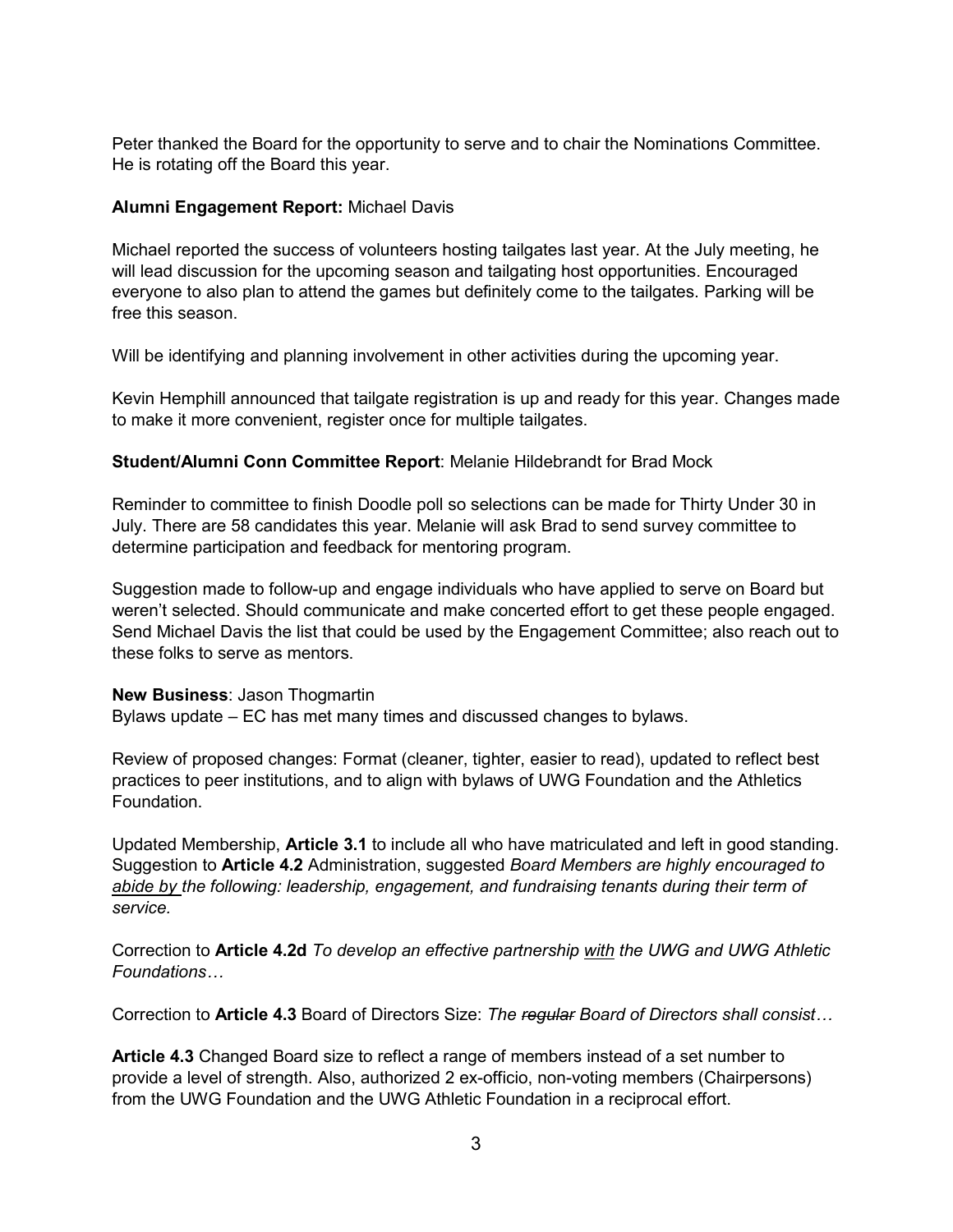**Article 4.5** Officially state the term of office for Board members is 3 years.

Article 4.6 to add the word who after each officer.

- *(a) Chairperson who shall provide…*
- *(b) The Secretary who shall record the minutes and attendance of the Board and the minutes of the Association.*
- *(c) Secretary who shall record the minutes and attendance roles of the Board…*
- *(d) Treasurer who shall make…*

**Article 4.8** Life Members: Any person presented the Thelma Harman Turner Alumni Loyalty Award prior to the 2012 shall be designated a Life Member...

In response to a question about the number of Lifetime Members currently on the Board, there are 7 Lifetime Members of which 2 are active. The other 5 are no longer able to participate and be involved in the functions of the Board. There is no mechanism in place to add more Lifetime Members to the Board, President Thogmartin recommends at some future date, consider awarding Emeriti status to these 5 as a way to recognize their past service.

**Article 4.9** Added category of Emeriti Board Members based on distinguished service to the Board and University.

**Alumni Networks:** Removed references to alumni networks as they have been discontinued in the current alumni relations strategy. Mr. Thogmartin noted that if at a future point the board decides to reestablish the networks, the bylaws may be amended to restore the provisions discussion of the network groups.

Proposed changes in titles of officers to be consistent with sister institutions as well as the other two Foundation boards. Changing title of President and Vice President to Chairperson and Vice Chairperson; reinstating role of Past President (Past Chairperson) to get us in line with requirements that, according to **Article 6.1,** the Past Presidents (Chairpersons) serve in a nonvoting advisory capacity and are to be invited to all regular Association meetings.

Regarding how it will be determined how many candidates will serve on the Board now that a range is being implemented, that remains to be resolved. A suggestion would be made to the Nominations Committee and the Executive Council to discuss and make determination based on the quality of applicants.

There was a question regarding potential new Board members being notified in advance of selection to the Board prior to the actual vote. Ali Rosborough stated potential new members might have been notified that their names had been submitted for vote at the annual meeting. Neither President Thogmartin nor Ali Rosborough saw this as a concern since all alumni are invited to attend the annual meeting where the vote will be held.

A request if bylaws are approved today, these new bylaws be dated and the date reflected on any copy including if posted online.